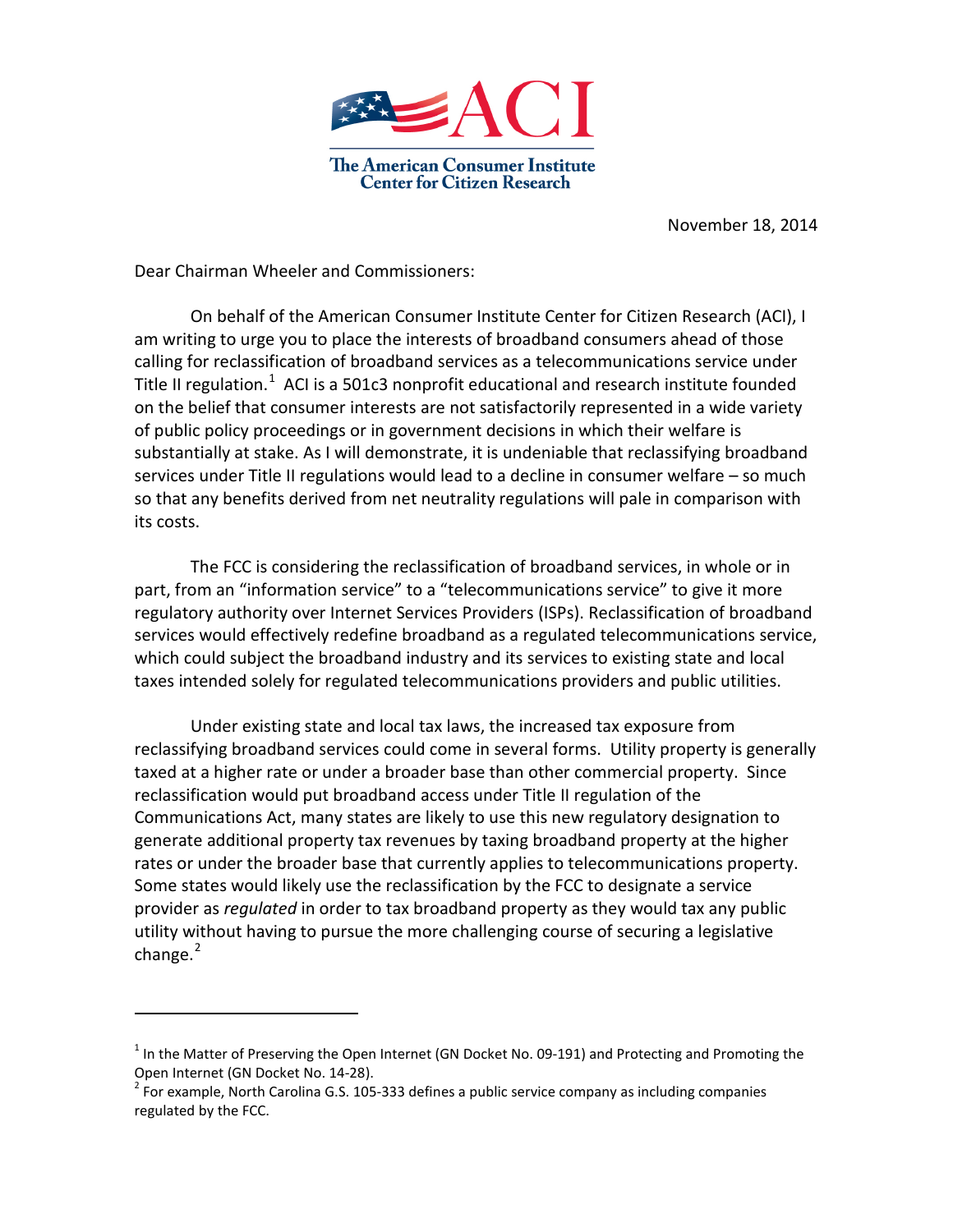Besides the higher tax rates that may be imposed on regulated telecommunications plant and equipment, the assessment methodologies used in some of these jurisdictions includes the value of intangible property. For cable, wireless and other ISP platforms, the inclusion of intangible property in the property tax base could become quite substantial. For instance, wireless providers are completely dependent on spectrum that was purchased during FCC competitive auctions. In states that consider intangible property to be taxable property, if reclassification occurs, the taxation of broader telecommunications property could represent a major increase in the property taxes assessed to broadband providers.

Another major risk is that state and local governments will not discern what portion of plant is solely used for Internet connectivity. They might simply designate all of the firm's property as "mixed use" and subject it to the full taxation as telecommunications property. Therefore, ISPs that provide video services, information services and other lines of business could have the tangible and intangible property for these other lines of business taxed at higher rates and under a broader base for property tax purposes, exposing the entire business to these higher costs. The result would be a significant increase in property taxes affecting wireless telecommunications, cable and other ISP providers immediately after reclassification occurs.

If reclassification defines broadband service as a telecommunications service, for similar reasons noted above, state and local receipts-based taxes imposed upon utilitylike services could become a significant cost for all ISPs. Most receipts based-utility taxes were enacted in the mid-20<sup>th</sup> century and are imposed upon the gross receipts from the sales of specified services. These taxes are typically recovered by providers as part of the monthly billing process, resulting in higher prices for consumers.

Depending on the state, these telecommunications and utility taxes may apply specifically to telecommunications services, regulated services or public utility services in general.<sup>[3](#page-1-0)</sup> Essentially, wireline and wireless broadband service providers (or at least the Internet connectivity portion that makes up the vast majority of broadband services) could be exposed to state and local taxes on certain broadband revenues. For ISPs, recouping these taxes will mean passing these costs along to consumers in the form of higher broadband prices, including bundled services.

There may be other tax increases resulting from reclassification. For instance, some state and local jurisdictions may see new regulated revenues as being subject to other telecommunication specific taxes and fees. Also, according to one study, a tax on

 $\overline{a}$ 

<span id="page-1-0"></span> $3$  For example, Maryland statute Section 8-401 imposes a 2% gross receipts tax on telecommunications service providers, including competitive local exchange companies. Mississippi Title 21, chapter 33-203 imposes a city utility tax of 2% on the gross revenue collected by all telecommunications and communications utilities.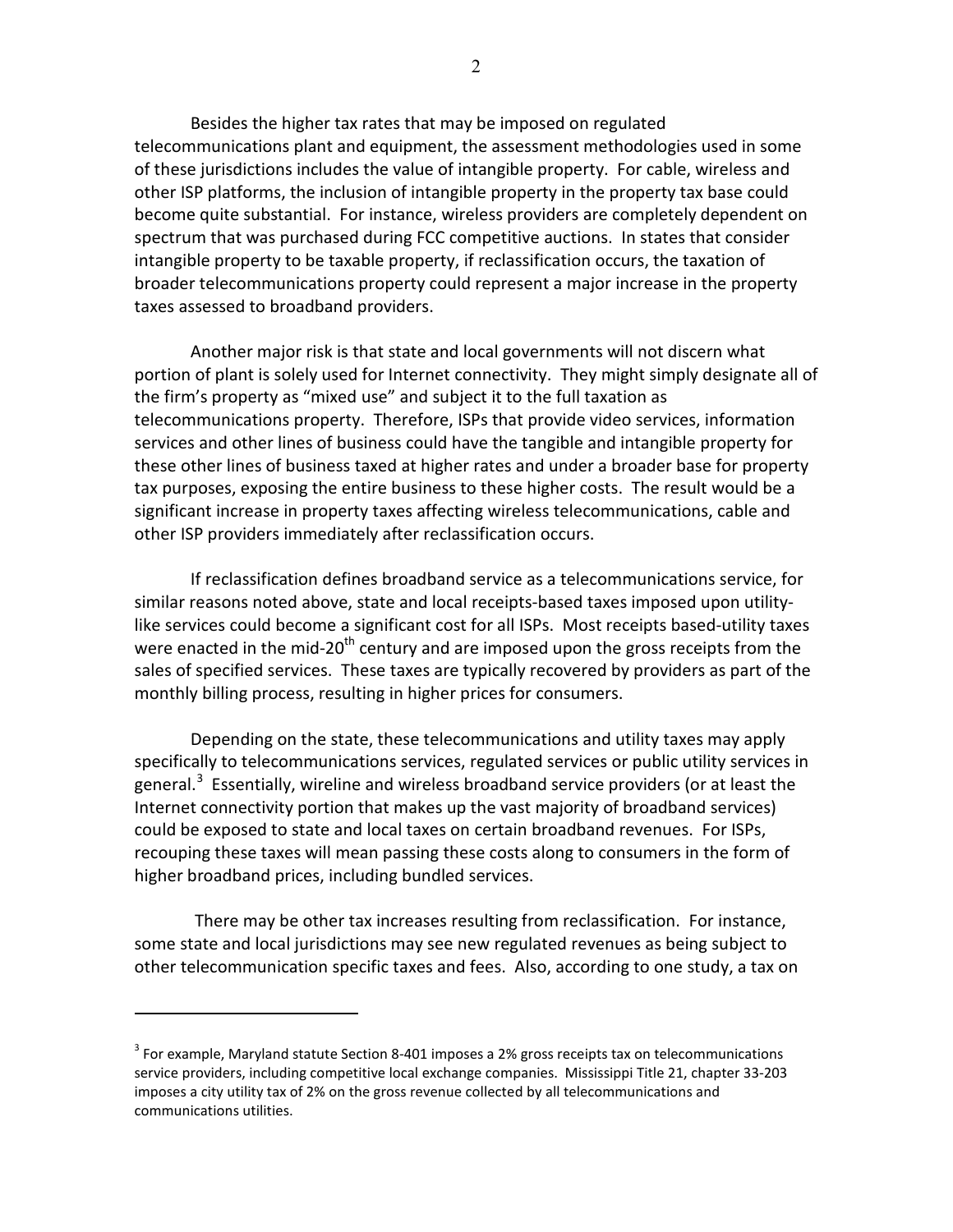broadband services to support the Universal Service Fund (USF) could increase the price of broadband services by 15% or more.<sup>[4](#page-2-0)</sup>

It is worth noting that the current extension of the Internet Tax Moratorium precludes state and local taxation of Internet access, including the underlying telecommunications service purchased, used or sold to provide Internet access. Accordingly, state and local governments are not, except for grandfathered cases, permitted to tax the transmission portion of Internet access. However, upon expiration of the moratorium on December  $11<sup>th</sup>$  of this year, reclassification of the Internet connectivity portion of Internet services to a telecommunications service could subject these revenues to tax at the average rate of 17% presently imposed upon other telecommunication services.<sup>[5](#page-2-1)</sup> The combination of these taxes, along with taxes that would be permitted after reclassification (described earlier in this letter), will be significant, as I noted in my July 2014 article in Forbes. $6$ 

Since broadband services are relatively price elastic, meaning that consumers are very sensitive to changes in the price for these services, the impact of these tax increases will be significant, particularly to lower income and marginally connected consumers.<sup>[7](#page-2-3)</sup> Increasing taxes on a good or service that is price elastic would result in a drop in quantity demanded that is greater than the increase in price. Such an outcome would lead to a decline in total industry revenue. $^8$  $^8$  Even if broadband services are unitarily price elastic, a 17% increase in price will lead to a corresponding decrease in demand. The resulting demand suppression would more than outweigh any benefit that more openness or neutrality could ever bring.

 $\overline{a}$ 

<span id="page-2-0"></span><sup>&</sup>lt;sup>4</sup> According to the president of the Phoenix Center for Advanced Legal & Economic Studies, see Lawrence Spiwak, "The FCC's Disingenuous "Third Way" on Broadband," CNET, May 19, 2010. Currently, the USF is a redistributive fund, taxing telecommunications services while providing support to some telephone companies and consumers.

<span id="page-2-1"></span><sup>5</sup> For example see David Tuerck, Paul Bachman, Steven Titch and John Rutledge, "Taxes and Fees on Communications Services," The Heartland Institute, #113, May 2007, p. 1. A number of studies show similar results and these studies will be cited later in this paper.

<span id="page-2-2"></span> $^6$  Steve Pociask, "A Perfect Storm: Net Neutrality and the End of the Internet Tax Moratorium," Forbes, July 7, 2014, http://www.forbes.com/sites/realspin/2014/07/07/a-perfect-storm-net-neutrality-and-the-end-of-

<span id="page-2-3"></span>the-internet-tax-moratorium/.<br><sup>7</sup> For a review of the literature on broadband elasticity, see J. Gregory Sidak, "A Consumer Welfare Approach to Network Neutrality Regulations of the Internet," forthcoming in the *Journal of Competition Law & Economics*, Oxford Press, Vol. 2:3, September 2006; Austin Goolsbee, "The Value of Broadband and the Deadweight Loss of 2006; Shane Greenstein and Ryan C. McDevitt, "The Broadband Bonus: Estimating Broadband Internet's Economic Value," Kellogg School of Management, Northwestern, working paper, April 2010; and Mark Dutz, Jonathan Orszag and Robert Willig, "The Substantial Consumer Benefits of Broadband Connectivity for U.S. Households, Compass Lexecon, July 2009.

<span id="page-2-4"></span><sup>8</sup> For an illustration of this tax effect see Neil M. Singer, *Public Microeconomics*, Little, Brown and Co., Boston, MA, Second Edition, 1976, p. 243.